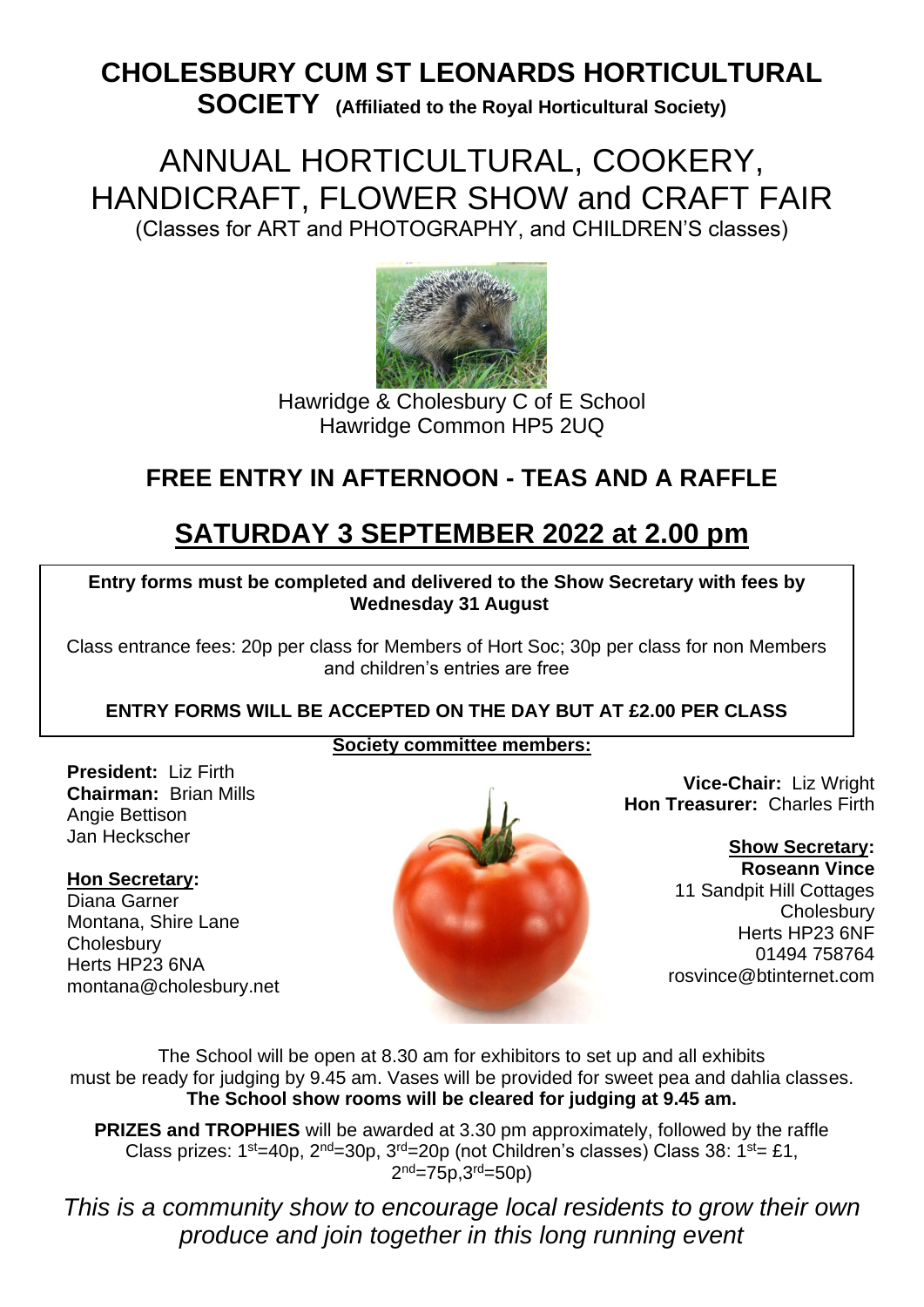## **RULES**

- 1. **New** Members and **new** entrants must live within a 4 mile distance from the Cholesbury and Hawridge School HP5 2UQ, apart from the Children's Classes.
- 2. All floral and vegetable exhibits must be grown by Exhibitors in their own gardens or must have been in their possession for at least 3 months.
- 3. All entry forms and fees to be given to the Secretary, Mrs Roseann Vince, 11 Sandpit Hill Cottages, Cholesbury, by the WEDNESDAY prior to the show. **Entries on the day £2 per entry**.
- 4. No exhibitor may enter more than one entry per class except for classes 65, 66 and 69.
- 5. **THE JUDGE'S DECISION IS FINAL.** However, any question of doubt or dispute can be submitted to the Show Committee for a final ruling.
- 6. All exhibits TO BE STAGED AND READY FOR JUDGING BY 9.45 am WHEN THE DOORS CLOSE. Exhibitors to provide their own vases and dishes apart from fuchsia, sweet pea and dahlia classes.
- **7. No exhibits may be removed before the end of the prize giving and raffle draw (approx. 3. 30 pm).**
- 8. PRIZE MONEY not collected within 1 week of the show from Mrs Roseann Vince, Show Secretary, will be paid back into the Society's funds.
- 9. The judges have the power to withhold or modify prizes if exhibits do not warrant the prizes offered.
- 10.Reasonable care will be taken of all exhibits, but the Committee will not be responsible for any loss, injury or damage to exhibitors/spectators/or exhibited items.
- **11. Cups to be returned to Show Secretary by the weekend prior to the show.**

# **SHOW CLASSES — OPEN TO ALL**

**ENTRANCE FEES – ALL CLASSES**: Hort Soc Members: 20p per class, Non-Members: 30p per class. CHILDREN'S ENTRIES ARE FREE

#### **PLEASE PREPARE EXHIBITS AS FAR AS POSSIBLE BEFORE ARRIVING AT THE SCHOOL TO AVOID CONGESTION**

### **DIVISION 1** – **FLOWERS**

Exhibits should be arranged to display the merits of flowers or plants to their best advantage and oasis may be used. \* Vases will be supplied for classes 11 to 15.

- 
- 2. SPECIMEN ROSE 1 bloom
- 
- 4. VASE OF HERBACEOUS PERENNIALS 1 variety only eg Phlox
- HERBACEOUS PERENNIALS crocosmia
- 6. VASE OF MIXED MICHAELMAS DAISIES 3 stems of any varieties
- 7. VASE OF COSMOS 1 vase, any varieties
- 
- 
- 
- 
- 
- 13. DAHLIAS—CACTUS/SEMI-CACTUS 3 blooms any size\*
- 
- 
- 16. CACTUS or SUCCULENT Any variety
- 17. POT PLANT IN BLOOM Any variety
- 1. VASE of ROSES Any varieties, not less than 5 blooms
	-
- 3. VASE OF ANNUALS 1 species only eq Sweet peas
	-
- 5. VASE OF MIXED Any kinds/varieties eg Phlox+dahlias+delphiniums+
	-
	-
- 8. FUCHSIA BLOOMS, with short stems 5 blooms of 1 variety staging will be provided
- 9. VASE OF ORNAMENTAL GRASSES 5 Stems of any varieties
- 10. VASE OF BLUE FLOWERS 5 blooms or stems of any kind
- 11. SWEET PEAS 6 stems, any varieties\*
- 12. DAHLIAS—DECORATIVE OR BALL 3 blooms of any one variety, any size\*
	-
- 14. DAHLIAS—POMPON 3 blooms (not more than 55 mm or 2.17 in)\*
- 15. DAHLIAS—ANY TYPE 3 blooms of any varieties/any size\*
	-
	-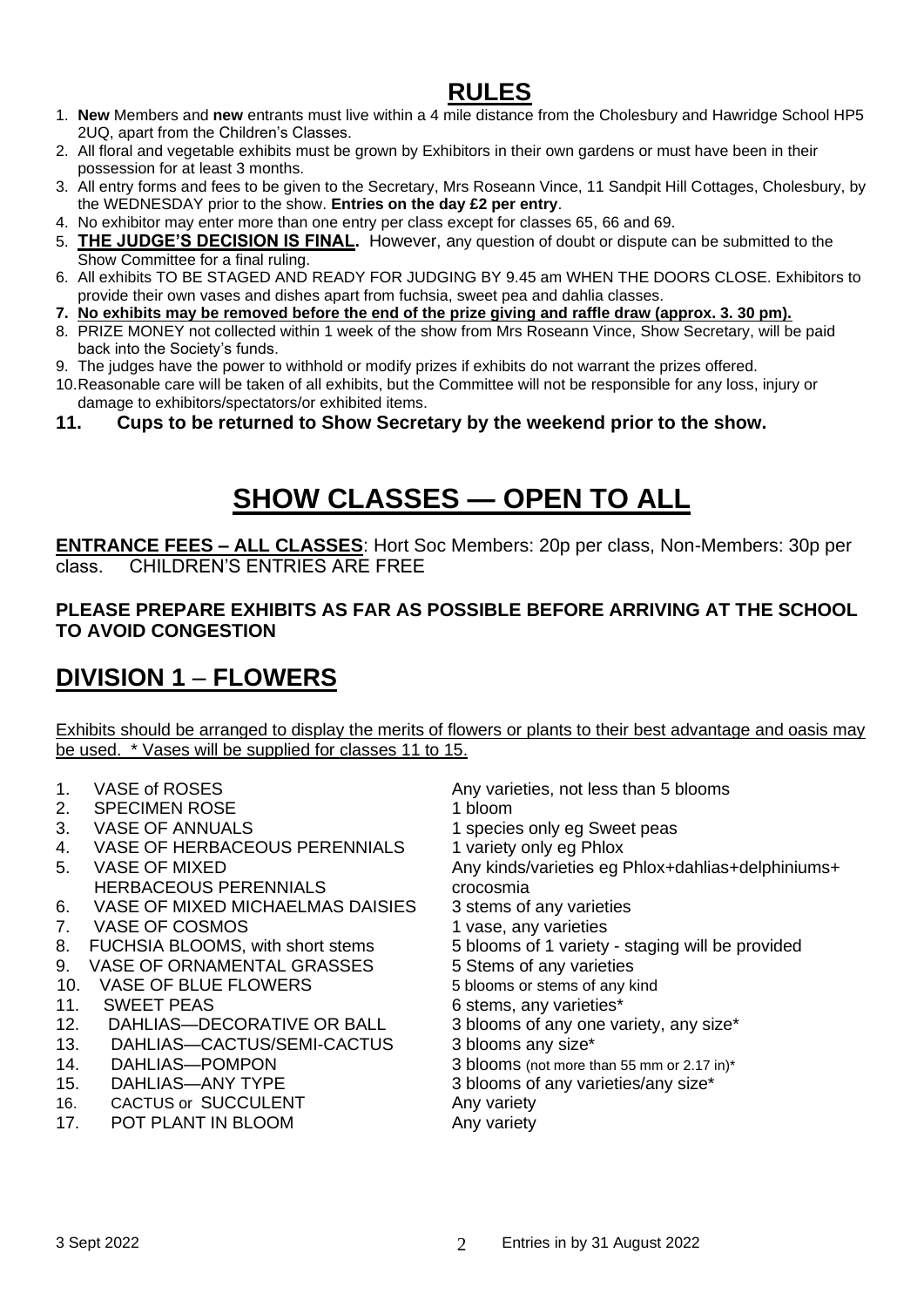## **DIVISION 2—VEGETABLES AND FRUIT**

#### **If known, write name of fruit/vegetable exhibited on cards provided at the show**

| 24. | <b>TOMATOES</b>                                 | 1 dish of 5 (each with calyx)                          |
|-----|-------------------------------------------------|--------------------------------------------------------|
| 25. | TOMATOES-CHERRY                                 | 1 dish of 10 (each with calyx)                         |
| 26. | <b>POTATOES</b>                                 | 1 dish of 5 (one variety, WHITE)                       |
| 27. | <b>POTATOES</b>                                 | 1 dish of 5 (one variety, any other colour)            |
| 28. | <b>RUNNER BEANS</b>                             | 1 dish of 5 with stalks                                |
| 29. | <b>LONGEST RUNNER BEAN</b>                      | With stalk                                             |
| 30. | <b>FRENCH BEANS</b>                             | 1 dish of 5 with stalks (any variety)                  |
| 31. | <b>ONIONS</b>                                   | 1 dish of 5—may be shown on sand                       |
| 32. | <b>CARROTS</b>                                  | 1 dish of 5 (foliage trimmed to approx 75 mm)          |
| 33. | <b>BEETROOTS</b>                                | 1 dish of 3 (foliage trimmed to approx 75 mm)          |
| 34. | <b>MARROWS</b>                                  | 1 pair (optimum size 38 cm (15 in))                    |
| 35. | <b>COURGETTES</b>                               | 3 of the same colour                                   |
| 36. | ANY OTHER VEGETABLE not listed                  | Minimum number to be shown, 2 of a kind                |
|     | in the schedule                                 | (Except peas/beans-5 pods required)                    |
| 37. | <b>SWEET PEPPERS</b>                            | 1 dish of 2 any colour                                 |
| 38. | A COLLECTION OF ANY VEGETABLES                  | Not less than 2 each of 4 kinds of vegetables          |
| 39. | <b>APPLES</b>                                   | Dessert, I dish of 5-unpolished                        |
| 40. | <b>APPLES</b>                                   | Cooking, I dish of 5—unpolished                        |
| 41. | <b>FRUIT</b>                                    | 1 dish of any kind NOT apples (not less than           |
|     |                                                 | 5 with stalks) NB plums to be shown unpolished         |
| 42. | <b>COLLECTION OF DIFFERENT</b>                  | 4 varieties to be displayed individually in containers |
|     | <b>CULINARY HERBS (in live form without</b>     |                                                        |
|     | flowers, not rooted, each plant to be labelled) |                                                        |
| 43. | MIXED FRUIT AND/OR VEGETABLES                   | 4 fruit or veg grown in your garden or allotment       |

*The RHS has produced "The Horticultural Show Handbook" which is the official guide to organising, judging and competing in a show. It has useful information on how to display flowers and vegetables etc and what criteria the judges are looking for. Copies can be easily purchased. The Show Secretary has a copy so any queries please check with her.*

### **DIVISION 3 - FLORAL ARRANGEMENTS**

(NOTE: RULE 2 does not apply to this division.) OASIS MAY BE USED FOR DISPLAYS **Please check sizes!**

- 45. AN ARRANGEMENT OF FIVE FLOWERS WITH OR WITHOUT FOLIAGE OF YOUR CHOICE not more than 45 cm (18 in) overall.
- 46. AN ARRANGEMENT IN A TEACUP AND SAUCER not more than 23 cm (9 in) overall.
- 47. AN ARRANGEMENT OF FLOWERS IN VARIOUS SHADES OF ONE COLOUR, WITH FOLIAGE not more than 45 cm (18 in) overall.
- 48. A JUG OF FLOWERS FOR THE KITCHEN TABLE—not more than 45 cm (18 in) overall.
- 49. AN ARRANGEMENT INCLUDING WOOD not more than 61 cm (24 in) overall.
- 50. AN ARRANGEMENT IN AN UNUSUAL CONTAINER not more than 61 cm (24 in) overall.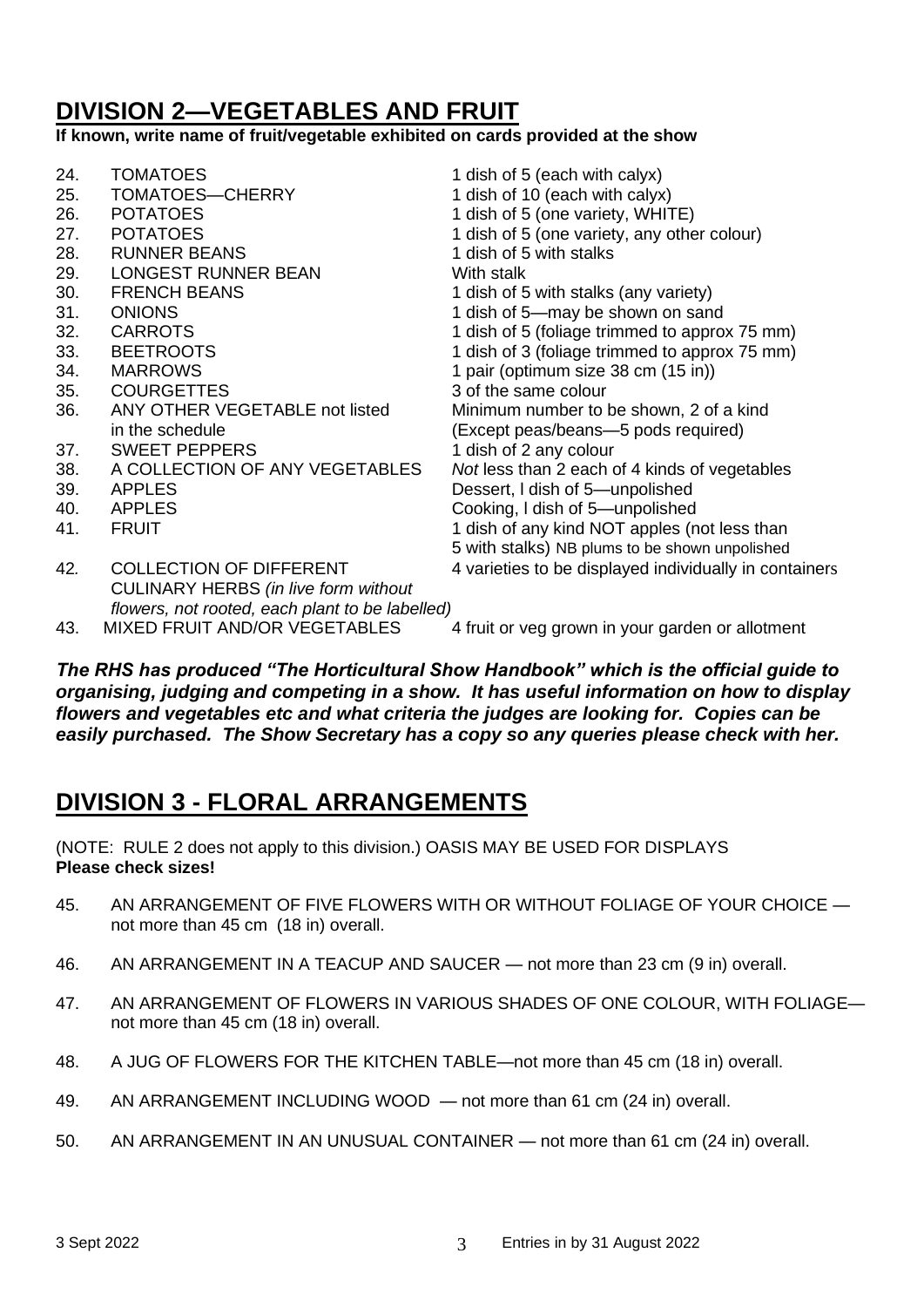## **DIVISION 4 - CHILDREN'S CLASSES – No entrance fees**

#### **PUT NAME and AGE ON ENTRY** (age will be taken into account). Only enter classes in one age group.

#### **Classes for children under 5 years on date of show**

53. A bumble bee or ladybird, drawn, painted or collaged on a paper plate

54. A pebble decorated as a bumble bee or ladybird

#### **Classes for children aged 5-7 years on date of show**

- 55. A picture of a fairy, elf, or gnome made from flowers and or seeds. No larger than A4
- 56. Decorate a plant pot, no wider than 10 cms in diameter

#### **Classes for children aged 8-9 years on date of show**

57. A wind chime eg. a stick with a string of beads. No longer or wider than 30 cms

58. Diagram of a bird box, bird feeder or hedgehog house. Drawn on paper no larger than A4 **Classes for children aged 10 years plus on date of show**

- 59. Make a mini scarecrow incorporating recycled materials. No taller than 30 cms
- 60. A picture of a creature you might see in your garden. No larger than A4

### **DIVISION 5 - ARTS & CRAFTS, PHOTOGRAPHY & PAINTING Open to all ages**

#### *Please add interesting information, if you want to, on a card and display with your entry*

**CRAFT:** CLASSES 62–66 (inclusive). *All entries to be made by yourself and NOT TO HAVE BEEN PREVIOUSLY SHOWN IN THIS SHOW*

- 62 ANY CRAFT WORK THAT REFLECTS THE LONG REIGN OF QUEEN ELIZABETH II
- 63 AN APRON
- 64 A MINI QUILT, not to exceed 30 cms x 30 cms, using any technique but should have wadding between two layers of fabric
- 65 THE THEME FOR THIS YEAR IS "*GARDENERS' FRIENDS, LIVING CREATURE/S OR GARDENING IMPLEMENT/S".* **Soft Craft** e.g. soft stuffed model, appropriately decorated object, embroidered book/ box, quilted or embroidered illustration etc. You may enter two items in this class.
- 66 THE THEME FOR THIS YEAR IS "*GARDENERS' FRIENDS, LIVING CREATURE/S OR GARDENING IMPLEMENT/S".* **Hard Craft** e.g. wood, ceramics or metal work, or appropriately decorated object within this category. You may enter two items in this class.

**PHOTOGRAPHY:** CLASSES 69–72 (inclusive*). Photographs must be taken by the entrant, and not previously displayed at this show. The Society will not accept responsibility in the case of dispute over ownership. Photos to be mounted on card — finished display no larger than A4.*

#### *Photos MUST be handed to Show Steward for display—THE JUDGE'S DECISION IS FINAL*

- 69 Photograph of "*GARDENERS' FRIENDS, LIVING CREATURE/S OR GARDENING IMPLEMENT/S" -* You may enter 2 images
- 70 PHOTOGRAPH OF A TREE OR TREES
- 71 PHOTOGRAPH OF WATER
- 72 PHOTOGRAPH OF A ROYAL RESIDENCE, PARK OR GARDEN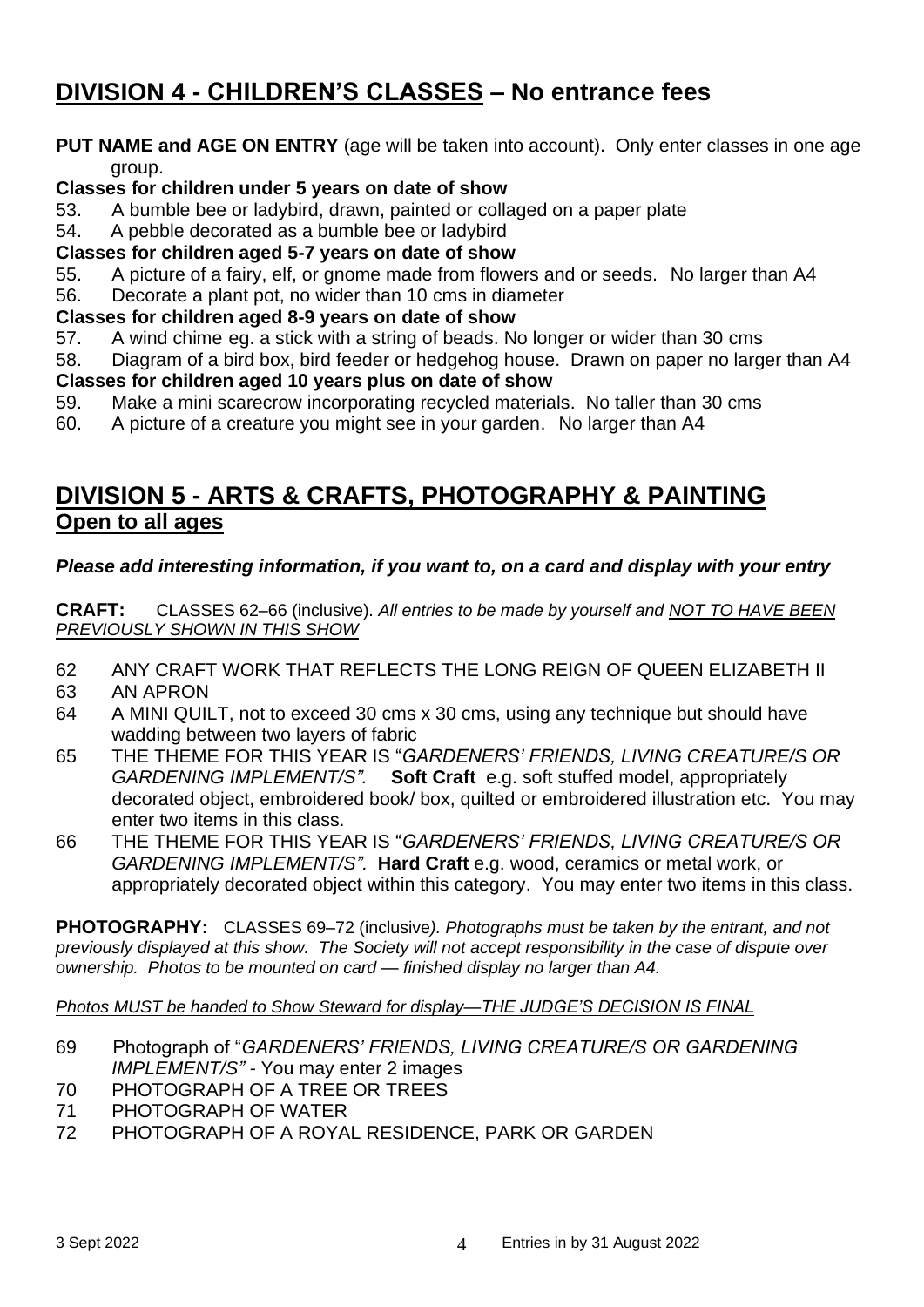- **ART**: CLASSES 75-77 (inclusive). *Original painting/picture, designed and executed by the entrant. Please state the medium used for exhibit on entry card and present pictures with facility to hang for display. All classes exclude photography and craft.*
- 75 A PAINTING IN OILS OR ACRYLIC
- 76 A PICTURE IN ANY MEDIUM
- 77 A PICTURE IN ANY MEDIUM OF "GARDENERS' FRIEND/S', LIVING CREATURE/S OR FAVOURITE GARDEN IMPLEMENT/S"

### **DIVISION 6 - DOMESTIC CLASSES**

#### *Please add interesting information, if you want to, on a card and display with your entry*

- 79. BEVERAGE NON ALCOHOLIC eg cordials
- 80. BEVERAGE ALCOHOLIC eq liqueurs, sloe gin
- 
- 
- 83. MARMALADE 1 jar, any kind
- 84. LEMON CURD 1 jar
- 85. JELLY 1 jar, any kind
- 
- 87. FRUIT CAKE Own recipe
- 88. CHICKEN EGGS 6 any colour
- 
- 
- 
- 
- 
- 
- 95. LOAF OF BREAD white or brown Machine made
- 96. JAR OF CHUTNEY or SAVOURY PRESERVE

#### **CONNIE'S RECIPE (CLASS 91)**

81. JAM 1 jar of any kind, EXCEPT raspberry 82. JAM 1 jar, raspberry 86. VICTORIA SANDWICH (3 eggs) Not more than 20 cm (8 in). Filling raspberry jam 89. FRUIT SCONES 6 - own recipe - any size 90. 6 COOKIES COURT CONSERVER CONTROLLED A COURT CONTROLLED A COURT CONTROLLED A COURT CONTROLLED A CONTROLLED 91. A CHOCOLATE CAKE **Network** Using Connie's Recipe as printed on page 6 92. A BAKEWELL TART COWN recipe – not larger than 23 cm (9 in) 93. A SAVOURY QUICHE **OWE COMP FOR SAVIOURY QUICHE** A SAVOURY QUICHE 94. LOAF OF SPECIALITY BREAD e.g. olive, nut, gluten free – hand/machine made

6 oz softened butter (NOT margarine/fat) 6 oz caster sugar 6 oz golden syrup 6 oz of plain flour 2 oz ground almonds 7 level tbsps cocoa ¼ level tsp bicarbonate of soda  $\frac{1}{4}$  pint + 2 tbsps of milk 2 standard eggs (6 oz=170 g; 2 oz=56 g; ¼ pint=142 ml)

Mix all ingredients together until smooth. Place in 8" (20 cm) lined cake tin. Bake for 1<sup>1</sup>/<sub>2</sub> hours to 2 hours at mark 2 (300°F/150°C). Cake should come away from the side of the tin. Cake to be iced.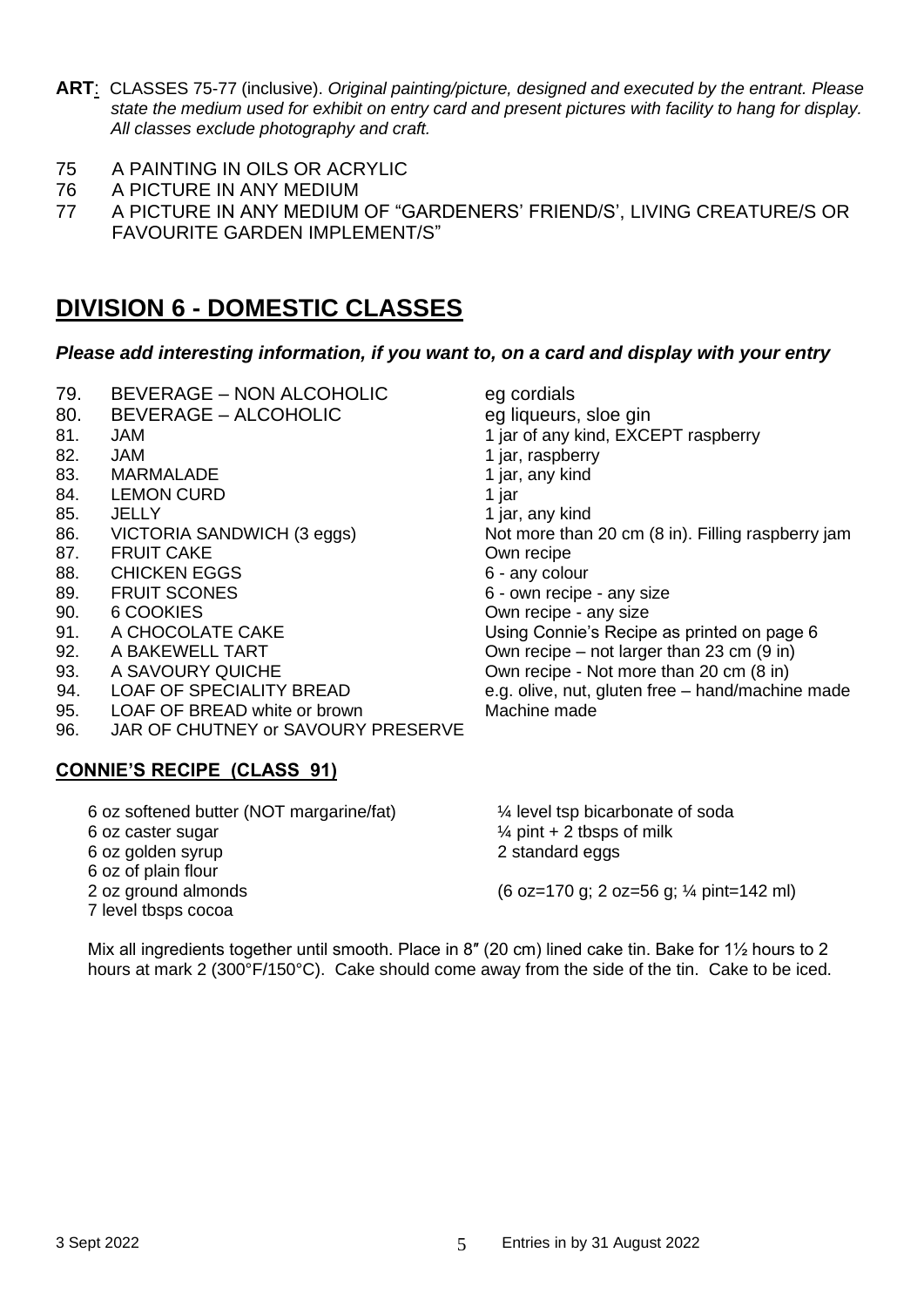### **AWARDS**

**THE RHS BANKSIAN MEDAL** is awarded to the person winning the most prize money in the Horticultural classes

**THE BEST IN SHOW CHALLENGE CUP** is awarded to the Best Exhibit in Division 1

**THE FIRTH PRIZE** is awarded to the Best Exhibit in Division 2

**THE TERESA MATTHEWS MEMORIAL CUP** is awarded to the Best Exhibit in Division 5, Classes 62–66

**THE MAUREEN NEWALL AWARD** is awarded to the Best Exhibit in Division 5, classes 69-74 **THE JOHN HORN ALLOTMENT TROPHY** is awarded for the best allotment at Buckland Common (Judged prior to Show). The same allotment holder may not hold the trophy for consecutive years.

**THE SILVER CHALLENGE BOWL** is awarded to the Exhibitor winning most prize money in Division 1

**THE SOCIETY'S OPEN CHALLENGE CUP** is awarded to the Exhibitor winning the most prize money in Divisions 1 and 2

**THE TOMLIN CUP** is awarded to the Exhibitor winning the most prize money in Dahlia classes 12,13,14,15

**THE BOWDEN CUP** is awarded to the Exhibitor winning the most prize money in Division 2

**THE STEPHENS AWARD** is awarded for the most prize money won by a VILLAGER in the flowers, fruit and vegetable divisions

**THE PHYLLIS O'CONNOR BOWL** is awarded to the Exhibitor winning the most prize money in Division 3

**THE HODGSON CHILDREN'S CUP** is awarded to the Exhibitor winning the most points in Division 4 **THE O'BRIEN CUP** is awarded to the Exhibitor winning the most prize money in Division 5, Classes 62–66

**THE BASIL NEWALL TROPHY** is awarded to the winner of the most prize money in Division 5, Classes 69–72

**THE LADIES CUP** is awarded to the Exhibitor winning the most prize money in Division 6 **THE CONNIE BROWN AWARD** is awarded to the winner of Class 91

#### **ALL AWARDS TO BE HELD FOR ONE YEAR BY THE WINNERS**

NB. All AWARDS please to be returned to Roseann Vince, 11 Sandpit Hill Cottages, Cholesbury (or other Committee Member) the weekend before the Show. Thank you

**DEFINITIONS**: As laid down by the Royal Horticultural Society

- ANNUAL A plant that grows from seed, flowers and dies in a year eg Cosmos, lobelia
- A BLOOM One open flower eg of a tulip
- BOWL A vessel for displaying cut flowers in water or for growing bulbous plants and having a diameter at its mouth at least equal to, but usually greater than its height
- DISH A specified number or quantity of a fruit /vegetable constituting one item which may be displayed on a table or on a stand or on a receptacle of any material and of any shape. Unless permitted in the schedule, a dish may consist of one variety only
- FOLIAGE The leaves of any plant, or stems bearing only leaves
- FRUIT In classes for floral arrangement 'fruits' means seed pods, berries and ornamental gourds
- HERBACEOUS PERENNIAL A plant with a non-woody stem that dies down to the ground completely each winter, eg delphinium, or retains its basal foliage eg bergenia, but has a rootstock (including all bulbs, corms, rhizomes and tubers) that remains alive for several years.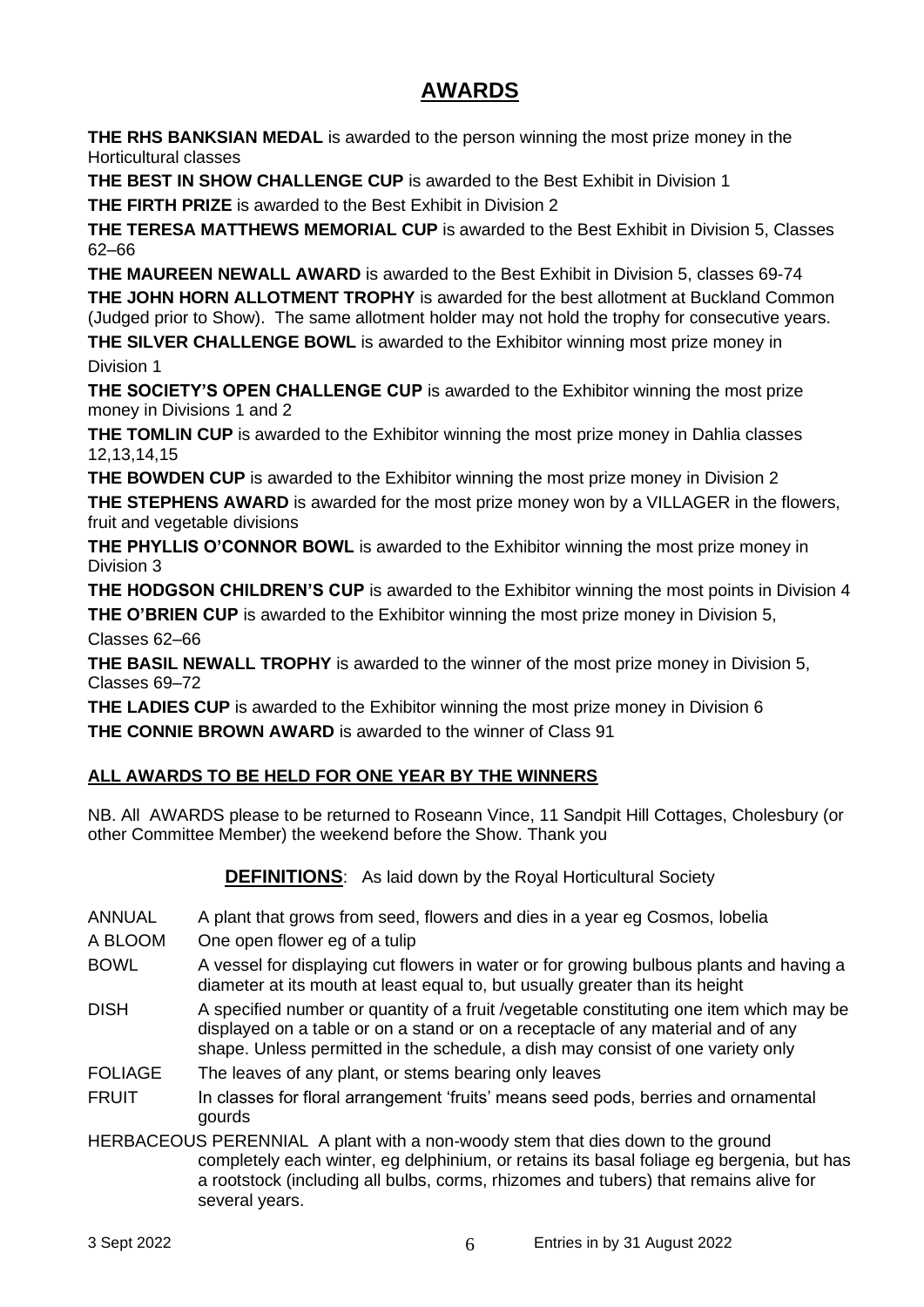- KIND A term which is used in the classification of plants, flowers, fruits and vegetables for show purposes, e.g. delphiniums, roses and phlox are 'kinds' of flowers; apples, pears and plums are 'kinds' of fruit. Peas, beans and onions are 'kinds' of vegetables
- SPECIES A group of closely related plants of one genus having the same specific name eg Lilium candidum and L. henryi are two species of Lilium.
- SPIKE A spike bears either stalked or stalk less flowers, as in sweet peas, gladioli & foxgloves

SUCCULENT A plant with very fleshy leaves or stems eg species of Crassula, Sedum, Sempervivum

VARIETY Used for all variations within a 'kind', e.g. Peace & Super Star are varieties of roses

VASES A vessel for displaying cut flowers in water and having a greater height than the diameter of the mouth

**(Any queries about quantities/interpretation of classes or how to display your entries please contact the Show Secretary, Ros Vince on 01494 758764)**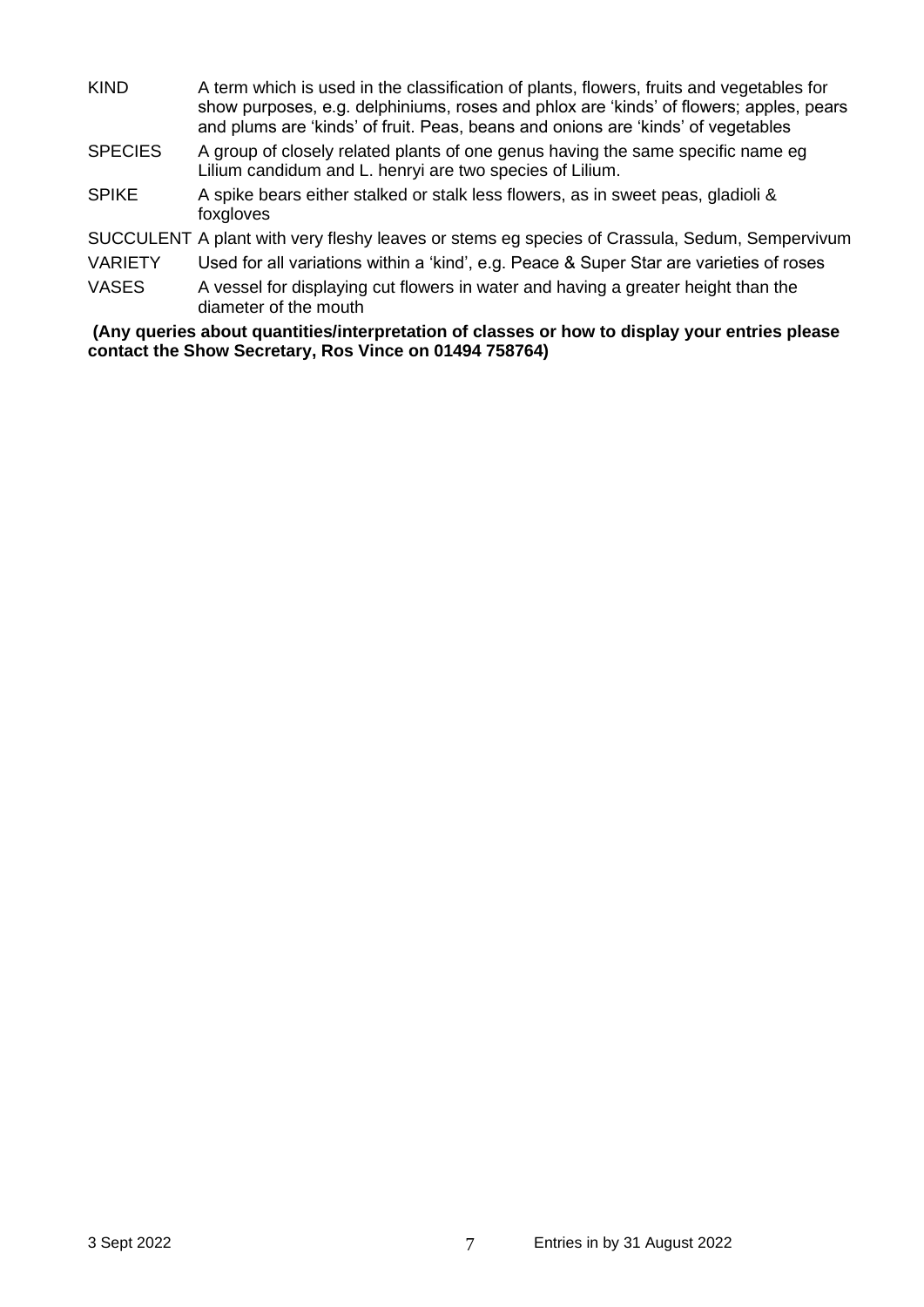#### **ENTRY FORM – LATE ENTRIES £2.00 PER CLASS**

|                                                                                      | Please enter Class Number in each Division entered. Use a separate entry sheet for each Exhibitor<br><b>ENTRIES CLOSE on the Wednesday</b> prior to the show and should be given to Roseann Vince, |  |  |  |  |
|--------------------------------------------------------------------------------------|----------------------------------------------------------------------------------------------------------------------------------------------------------------------------------------------------|--|--|--|--|
|                                                                                      | 11 Sandpit Hill Cottages, Cholesbury, Herts HP23 6NF                                                                                                                                               |  |  |  |  |
| <b>ENTRY FEES: Members 20p/class, Non-Members 30p/class. Children's entries free</b> |                                                                                                                                                                                                    |  |  |  |  |
|                                                                                      | <b>ENTRY FEES</b>                                                                                                                                                                                  |  |  |  |  |
|                                                                                      |                                                                                                                                                                                                    |  |  |  |  |
|                                                                                      |                                                                                                                                                                                                    |  |  |  |  |
|                                                                                      |                                                                                                                                                                                                    |  |  |  |  |
|                                                                                      |                                                                                                                                                                                                    |  |  |  |  |
|                                                                                      |                                                                                                                                                                                                    |  |  |  |  |
|                                                                                      |                                                                                                                                                                                                    |  |  |  |  |
|                                                                                      |                                                                                                                                                                                                    |  |  |  |  |
|                                                                                      |                                                                                                                                                                                                    |  |  |  |  |
|                                                                                      |                                                                                                                                                                                                    |  |  |  |  |
|                                                                                      |                                                                                                                                                                                                    |  |  |  |  |
| $\times$                                                                             | <b>SUBSCRIPTION FORM ATTACHED</b>                                                                                                                                                                  |  |  |  |  |
|                                                                                      |                                                                                                                                                                                                    |  |  |  |  |

#### **ENTRY FORM – LATE ENTRIES £2.00 PER CLASS**

Please enter Class Number in each Division entered. Use a separate entry sheet for each Exhibitor **ENTRIES CLOSE on the Wednesday** prior to the show and should be given to Roseann Vince, 11 Sandpit Hill Cottages, Cholesbury, Herts HP23 6NF

| ENTRY FEES: Members 20p/class, Non-Members 30p/class. Children's entries free | <b>ENTRY FEES</b> |  |
|-------------------------------------------------------------------------------|-------------------|--|
|                                                                               |                   |  |
|                                                                               |                   |  |
|                                                                               |                   |  |
|                                                                               |                   |  |
|                                                                               |                   |  |
|                                                                               |                   |  |
|                                                                               |                   |  |
|                                                                               |                   |  |
|                                                                               |                   |  |
|                                                                               |                   |  |